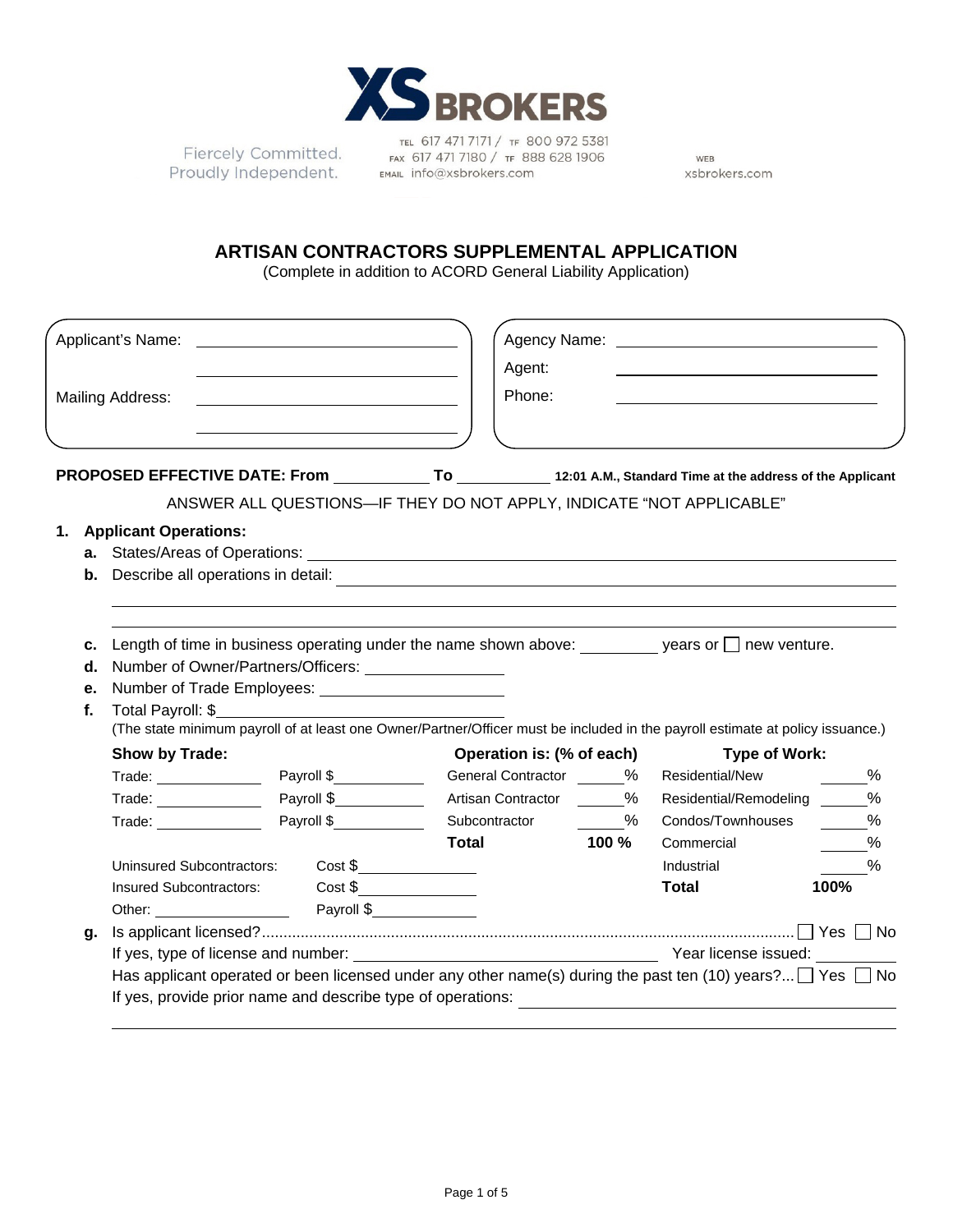| List three current or planned projects:<br>4.<br><b>Customer Name and Project Description</b>                                                                                                                                      |      |                                                                |  | Cost of Project                                                                                                                                                                                                                                                                                                                                                                                                                         | <b>Duration of Project</b>                                                                                                                                                                                                                                                                                          |  |      |
|------------------------------------------------------------------------------------------------------------------------------------------------------------------------------------------------------------------------------------|------|----------------------------------------------------------------|--|-----------------------------------------------------------------------------------------------------------------------------------------------------------------------------------------------------------------------------------------------------------------------------------------------------------------------------------------------------------------------------------------------------------------------------------------|---------------------------------------------------------------------------------------------------------------------------------------------------------------------------------------------------------------------------------------------------------------------------------------------------------------------|--|------|
|                                                                                                                                                                                                                                    |      |                                                                |  |                                                                                                                                                                                                                                                                                                                                                                                                                                         | $\frac{1}{2}$                                                                                                                                                                                                                                                                                                       |  |      |
|                                                                                                                                                                                                                                    |      |                                                                |  |                                                                                                                                                                                                                                                                                                                                                                                                                                         | $\frac{1}{2}$ $\frac{1}{2}$ $\frac{1}{2}$ $\frac{1}{2}$ $\frac{1}{2}$ $\frac{1}{2}$ $\frac{1}{2}$ $\frac{1}{2}$ $\frac{1}{2}$ $\frac{1}{2}$ $\frac{1}{2}$ $\frac{1}{2}$ $\frac{1}{2}$ $\frac{1}{2}$ $\frac{1}{2}$ $\frac{1}{2}$ $\frac{1}{2}$ $\frac{1}{2}$ $\frac{1}{2}$ $\frac{1}{2}$ $\frac{1}{2}$ $\frac{1}{2}$ |  |      |
| c.<br><u> 1999 - Johann Barbara, marka a shekara ta 1999 - Anna a tsarann an tsarann an tsarann an tsarann an tsarann a</u>                                                                                                        |      |                                                                |  |                                                                                                                                                                                                                                                                                                                                                                                                                                         | $\frac{1}{2}$ $\frac{1}{2}$ $\frac{1}{2}$ $\frac{1}{2}$ $\frac{1}{2}$ $\frac{1}{2}$ $\frac{1}{2}$ $\frac{1}{2}$ $\frac{1}{2}$ $\frac{1}{2}$ $\frac{1}{2}$ $\frac{1}{2}$ $\frac{1}{2}$ $\frac{1}{2}$ $\frac{1}{2}$ $\frac{1}{2}$ $\frac{1}{2}$ $\frac{1}{2}$ $\frac{1}{2}$ $\frac{1}{2}$ $\frac{1}{2}$ $\frac{1}{2}$ |  |      |
| List five largest jobs in the last three years:<br>Customer Name, Project Description and Location<br>а.<br><u> Andreas Andreas Andreas Andreas Andreas Andreas Andreas Andreas Andreas Andreas Andreas Andreas Andreas Andr</u>   |      | Cost of Project                                                |  | <b>Start Date</b><br>$\frac{1}{\sqrt{1-\frac{1}{2}}}\frac{1}{\sqrt{1-\frac{1}{2}}\sqrt{1-\frac{1}{2}}\sqrt{1-\frac{1}{2}}\sqrt{1-\frac{1}{2}}\sqrt{1-\frac{1}{2}}\sqrt{1-\frac{1}{2}}\sqrt{1-\frac{1}{2}}\sqrt{1-\frac{1}{2}}\sqrt{1-\frac{1}{2}}\sqrt{1-\frac{1}{2}}\sqrt{1-\frac{1}{2}}\sqrt{1-\frac{1}{2}}\sqrt{1-\frac{1}{2}}\sqrt{1-\frac{1}{2}}\sqrt{1-\frac{1}{2}}\sqrt{1-\frac{1}{2}}\sqrt{1-\frac{1}{2}}\sqrt{1-\frac{1}{2}}\$ | <b>End Date</b>                                                                                                                                                                                                                                                                                                     |  |      |
|                                                                                                                                                                                                                                    |      |                                                                |  |                                                                                                                                                                                                                                                                                                                                                                                                                                         |                                                                                                                                                                                                                                                                                                                     |  |      |
| <u> 1989 - Johann Stein, maritan amerikan basar da</u><br>b.<br><u> 1989 - Johann Stoff, amerikansk politiker (* 1908)</u>                                                                                                         |      |                                                                |  |                                                                                                                                                                                                                                                                                                                                                                                                                                         | $\frac{1}{2}$ $\frac{1}{2}$ $\frac{1}{2}$ $\frac{1}{2}$ $\frac{1}{2}$ $\frac{1}{2}$ $\frac{1}{2}$ $\frac{1}{2}$ $\frac{1}{2}$ $\frac{1}{2}$ $\frac{1}{2}$ $\frac{1}{2}$ $\frac{1}{2}$ $\frac{1}{2}$ $\frac{1}{2}$ $\frac{1}{2}$ $\frac{1}{2}$ $\frac{1}{2}$ $\frac{1}{2}$ $\frac{1}{2}$ $\frac{1}{2}$ $\frac{1}{2}$ |  |      |
| c.<br><u> 1980 - Johann Barnett, fransk politik (d. 1980)</u>                                                                                                                                                                      |      |                                                                |  |                                                                                                                                                                                                                                                                                                                                                                                                                                         | $\frac{1}{2}$                                                                                                                                                                                                                                                                                                       |  |      |
| <u> 1980 - Johann Barn, fransk politik fotograf (d. 1980)</u><br>d.                                                                                                                                                                |      |                                                                |  |                                                                                                                                                                                                                                                                                                                                                                                                                                         | $\frac{1}{2}$                                                                                                                                                                                                                                                                                                       |  |      |
| е.                                                                                                                                                                                                                                 |      | <u> 1989 - Andrea Barbara, Amerikaansk politiker (d. 1989)</u> |  |                                                                                                                                                                                                                                                                                                                                                                                                                                         |                                                                                                                                                                                                                                                                                                                     |  |      |
| 7.                                                                                                                                                                                                                                 |      |                                                                |  |                                                                                                                                                                                                                                                                                                                                                                                                                                         |                                                                                                                                                                                                                                                                                                                     |  |      |
| If yes, provide details: <u>experience</u> and the set of the set of the set of the set of the set of the set of the set of the set of the set of the set of the set of the set of the set of the set of the set of the set of the |      |                                                                |  |                                                                                                                                                                                                                                                                                                                                                                                                                                         |                                                                                                                                                                                                                                                                                                                     |  |      |
| Indicate percentage of total operations performed by applicant or subcontractors for the following:<br>Airports Material Material Material Material Material Material Material Material Material Material Material Ma              |      |                                                                |  |                                                                                                                                                                                                                                                                                                                                                                                                                                         |                                                                                                                                                                                                                                                                                                                     |  | $\%$ |
| Ammonia refrigeration<br>systems                                                                                                                                                                                                   | $\%$ | Fire suppression systems                                       |  | $\%$                                                                                                                                                                                                                                                                                                                                                                                                                                    | Pile driving                                                                                                                                                                                                                                                                                                        |  | %    |
| Asbestos removal                                                                                                                                                                                                                   | $\%$ | Framing (residential)                                          |  | $\%$                                                                                                                                                                                                                                                                                                                                                                                                                                    | Prisons                                                                                                                                                                                                                                                                                                             |  | %    |
| Automatic/Power doors                                                                                                                                                                                                              | $\%$ | Foundation construction                                        |  | %                                                                                                                                                                                                                                                                                                                                                                                                                                       | Railroads                                                                                                                                                                                                                                                                                                           |  | %    |
| <b>Blasting</b>                                                                                                                                                                                                                    | $\%$ | Foundation repair                                              |  | $\%$                                                                                                                                                                                                                                                                                                                                                                                                                                    | Refineries                                                                                                                                                                                                                                                                                                          |  | $\%$ |
| <b>Boilers</b>                                                                                                                                                                                                                     | %    | Grain elevators                                                |  | $\%$                                                                                                                                                                                                                                                                                                                                                                                                                                    | Residential home<br>(new construction)                                                                                                                                                                                                                                                                              |  | %    |
| Bridge work                                                                                                                                                                                                                        | $\%$ | Hazardous waste                                                |  | $\%$                                                                                                                                                                                                                                                                                                                                                                                                                                    | Roofing                                                                                                                                                                                                                                                                                                             |  | %    |
| Conveyers                                                                                                                                                                                                                          | $\%$ | Home inspections                                               |  | $\%$                                                                                                                                                                                                                                                                                                                                                                                                                                    | Sand/Gravel                                                                                                                                                                                                                                                                                                         |  | $\%$ |
| Cranes                                                                                                                                                                                                                             | $\%$ | LPG (percent of receipts)                                      |  | $\%$                                                                                                                                                                                                                                                                                                                                                                                                                                    | Sand blasting                                                                                                                                                                                                                                                                                                       |  | $\%$ |
| Demolition                                                                                                                                                                                                                         | $\%$ | Marinas                                                        |  | $\%$                                                                                                                                                                                                                                                                                                                                                                                                                                    | Siding                                                                                                                                                                                                                                                                                                              |  | %    |
| Design                                                                                                                                                                                                                             | $\%$ | Maritime USL&H                                                 |  | $\%$                                                                                                                                                                                                                                                                                                                                                                                                                                    | Soil testing                                                                                                                                                                                                                                                                                                        |  | %    |
|                                                                                                                                                                                                                                    | $\%$ | Mining                                                         |  | $\%$                                                                                                                                                                                                                                                                                                                                                                                                                                    | Soil stabilization                                                                                                                                                                                                                                                                                                  |  |      |

ting/reinforcing % Mold/Spore treatment or reme-diation % Surveying % Electrical fence % Oil/Gas fields % Trailer hitches % Test Excavating 1999 | 2017 | 2017 | 2017 | 2017 | 2018 | 2018 | 2019 | 2019 | 2019 | 2019 | 2019 | 2019 | 2019 | 20 Farm equipment repair  $\begin{vmatrix} 0 & 0 \end{vmatrix}$  Over the hole  $\begin{vmatrix} 0 & 0 \end{vmatrix}$  Waterproofing  $\begin{vmatrix} 0 & 0 \end{vmatrix}$  %

Earthquake retrofit-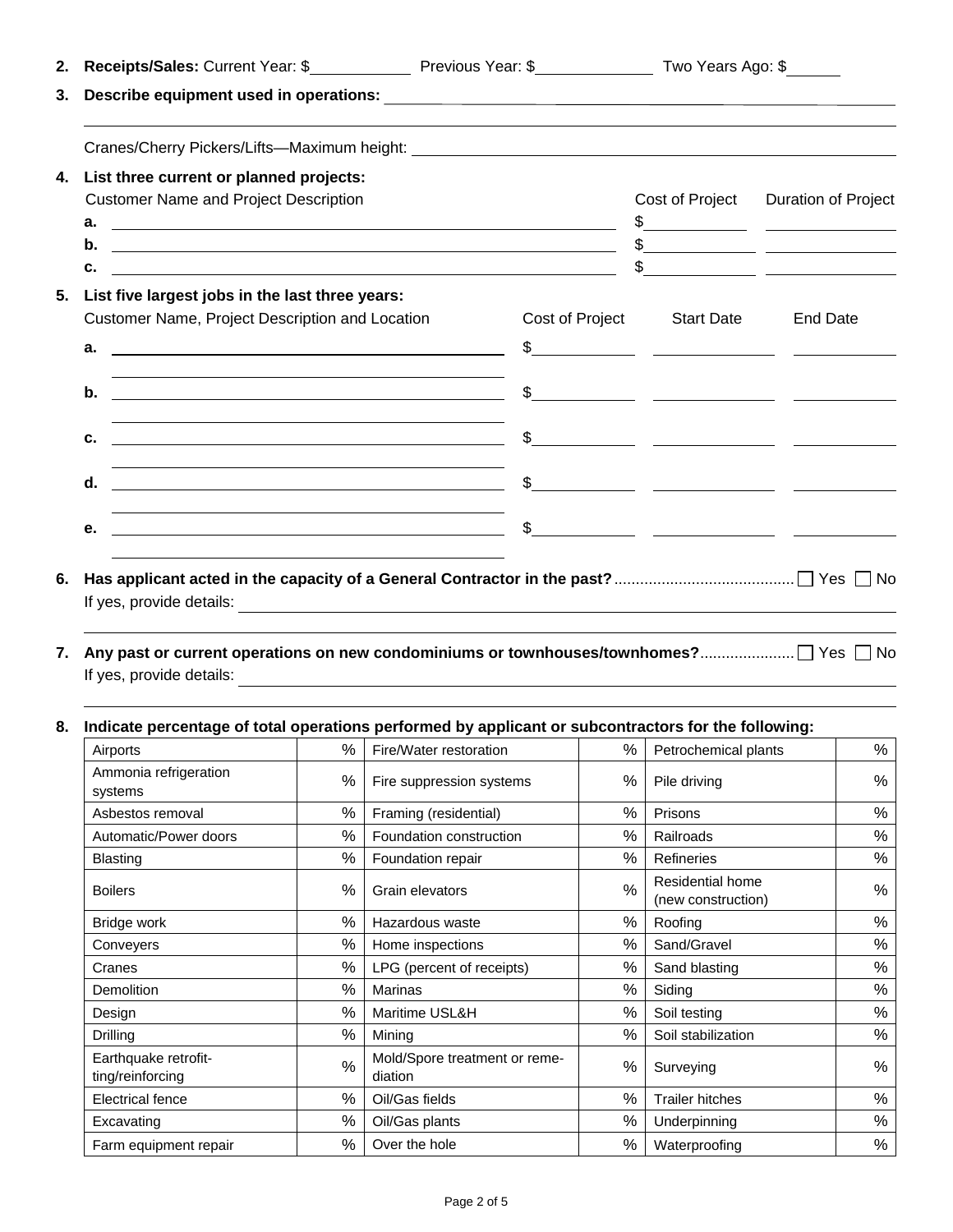|     | 9. Any work on hillsides/slopes (over fifteen percent [15%] grade)? …………………………………………………………… $\Box$ Yes $\Box$ No                                                                                                                           |               |  |  |  |  |  |  |  |
|-----|--------------------------------------------------------------------------------------------------------------------------------------------------------------------------------------------------------------------------------------------|---------------|--|--|--|--|--|--|--|
| 10. |                                                                                                                                                                                                                                            |               |  |  |  |  |  |  |  |
| 11. | Maximum number of stories: _______________                                                                                                                                                                                                 |               |  |  |  |  |  |  |  |
| 12. | Any past or present EIFS (synthetic stucco) operations for commercial or residential                                                                                                                                                       |               |  |  |  |  |  |  |  |
|     | 13. List the subcontracted trades used and the percentage of total operations:                                                                                                                                                             |               |  |  |  |  |  |  |  |
|     |                                                                                                                                                                                                                                            |               |  |  |  |  |  |  |  |
|     |                                                                                                                                                                                                                                            | $\%$          |  |  |  |  |  |  |  |
|     |                                                                                                                                                                                                                                            | $\frac{0}{0}$ |  |  |  |  |  |  |  |
|     |                                                                                                                                                                                                                                            |               |  |  |  |  |  |  |  |
|     |                                                                                                                                                                                                                                            |               |  |  |  |  |  |  |  |
| 15. | <b>Liability Controls:</b>                                                                                                                                                                                                                 |               |  |  |  |  |  |  |  |
|     |                                                                                                                                                                                                                                            |               |  |  |  |  |  |  |  |
|     |                                                                                                                                                                                                                                            |               |  |  |  |  |  |  |  |
|     | b.<br>If no, explain when not required: <u>example and the set of the set of the set of the set of the set of the set of the set of the set of the set of the set of the set of the set of the set of the set of the set of the set of</u> |               |  |  |  |  |  |  |  |
|     | c.                                                                                                                                                                                                                                         |               |  |  |  |  |  |  |  |
|     | d.                                                                                                                                                                                                                                         |               |  |  |  |  |  |  |  |
|     | If yes, minimum limits required: \$                                                                                                                                                                                                        |               |  |  |  |  |  |  |  |
|     |                                                                                                                                                                                                                                            |               |  |  |  |  |  |  |  |
|     |                                                                                                                                                                                                                                            |               |  |  |  |  |  |  |  |
|     | g.                                                                                                                                                                                                                                         |               |  |  |  |  |  |  |  |
|     |                                                                                                                                                                                                                                            |               |  |  |  |  |  |  |  |
|     |                                                                                                                                                                                                                                            |               |  |  |  |  |  |  |  |
|     | h.                                                                                                                                                                                                                                         |               |  |  |  |  |  |  |  |
|     | j.                                                                                                                                                                                                                                         |               |  |  |  |  |  |  |  |
|     |                                                                                                                                                                                                                                            |               |  |  |  |  |  |  |  |
| 16. | Does risk engage in the generation of power, other than emergency back-up power, for their                                                                                                                                                 |               |  |  |  |  |  |  |  |
|     |                                                                                                                                                                                                                                            |               |  |  |  |  |  |  |  |
| 17. |                                                                                                                                                                                                                                            |               |  |  |  |  |  |  |  |
|     | If yes, explain and advise where insured: example and and advise the state of the state of the state of the state of the state of the state of the state of the state of the state of the state of the state of the state of t             |               |  |  |  |  |  |  |  |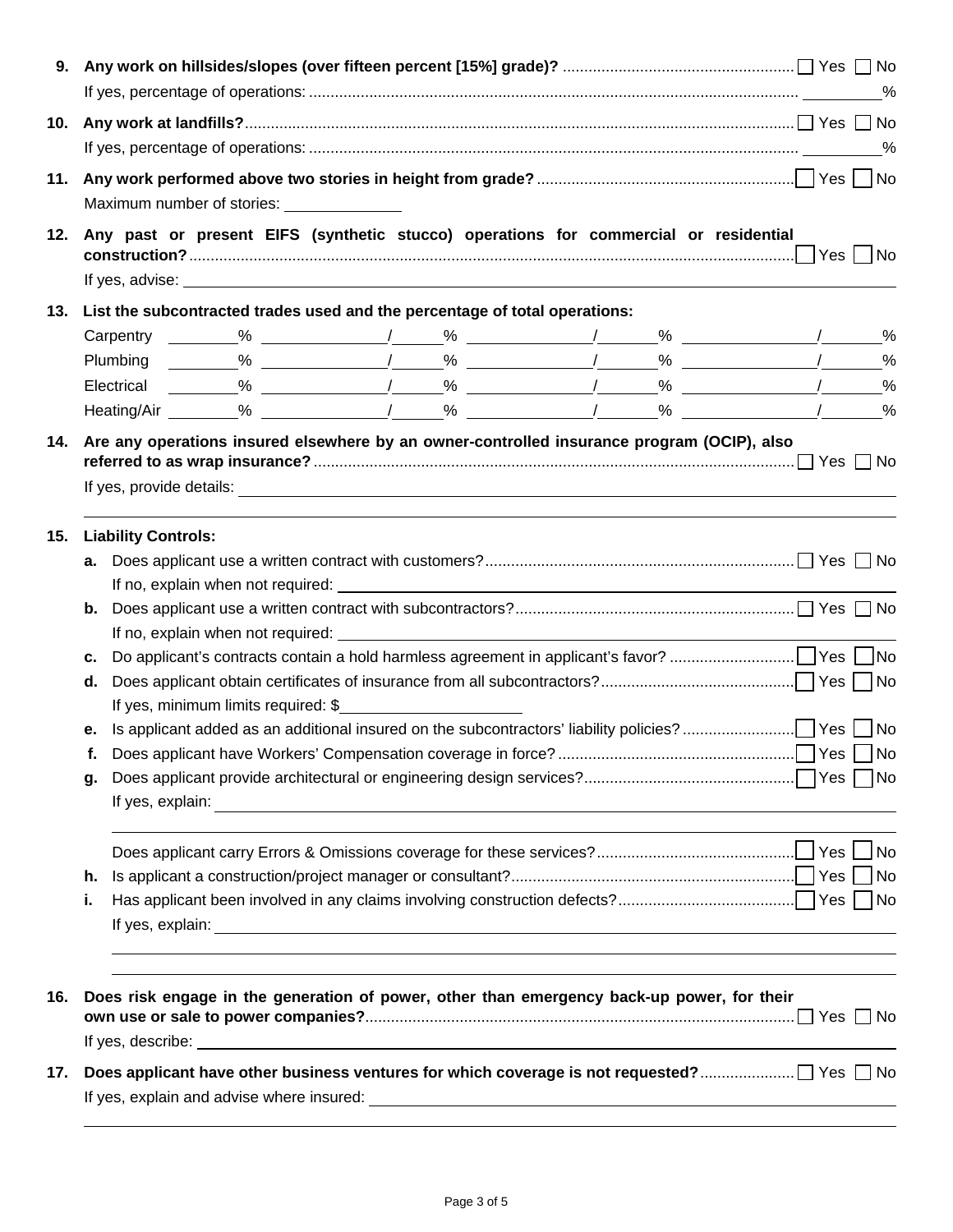This application does not bind the applicant nor the Company to complete the insurance, but it is agreed that the information contained herein shall be the basis of the contract should a policy be issued.

**FRAUD WARNING:** Any person who knowingly and with intent to defraud any insurance company or other person files an application for insurance or statement of claim containing any materially false information or conceals for the purpose of misleading, information concerning any fact material thereto commits a fraudulent insurance act, which is a crime and subjects such person to criminal and civil penalties. **Not applicable in Nebraska, Oregon and Vermont.**

**NOTICE TO COLORADO APPLICANTS:** It is unlawful to knowingly provide false, incomplete, or misleading facts or information to an insurance company for the purpose of defrauding or attempting to defraud the company. Penalties may include imprisonment, fines, denial of insurance, and civil damages. Any insurance company or agent of an insurance company who knowingly provides false, incomplete, or misleading facts or information to a policy holder or claimant for the purpose of defrauding or attempting to defraud the policy holder or claimant with regard to a settlement or award payable from insurance proceeds shall be reported to the Colorado Division of Insurance within the Department of Regulatory Agencies.

**WARNING TO DISTRICT OF COLUMBIA APPLICANTS:** It is a crime to provide false or misleading information to an insurer for the purpose of defrauding the insurer or any other person. Penalties include imprisonment and/or fines. In addition, an insurer may deny insurance benefits if false information materially related to a claim was provided by the applicant.

**NOTICE TO FLORIDA APPLICANTS:** Any person who knowingly and with intent to injure, defraud, or deceive any insurer files a statement of claim or an application containing any false, incomplete, or misleading information is guilty of a felony in the third degree.

**NOTICE TO LOUISIANA APPLICANTS:** Any person who knowingly presents a false or fraudulent claim for payment of a loss or benefit or knowingly presents false information in an application for insurance is guilty of a crime and may be subject to fines and confinement in prison.

**NOTICE TO MAINE APPLICANTS:** It is a crime to knowingly provide false, incomplete or misleading information to an insurance company for the purpose of defrauding the company. Penalties may include imprisonment, fines or a denial of insurance benefits.

**NOTICE TO MARYLAND APPLICANTS:** Any person who knowingly and willfully presents a false or fraudulent claim for payment of a loss or benefit or who knowingly and willfully presents false information in an application for insurance is guilty of a crime and may be subject to fines and confinement in prison.

**NOTICE TO MINNESOTA APPLICANTS:** A person who files a claim with intent to defraud or helps commit a fraud against an insurer is guilty of a crime.

**NOTICE TO OHIO APPLICANTS:** Any person who knowingly and with intent to defraud any insurance company files an application for insurance or statement of claim containing any materially false information or conceals for the purpose of misleading, information concerning any fact material thereto commits a fraudulent insurance act, which is a crime and subjects such person to criminal and civil penalties.

**NOTICE TO OKLAHOMA APPLICANTS:** Any person who knowingly, and with intent to injure, defraud or deceive any insurer, makes any claim for the proceeds of an insurance policy containing any false, incomplete or misleading information is guilty of a felony.

**NOTICE TO RHODE ISLAND APPLICANTS:** Any person who knowingly presents a false or fraudulent claim for payment of a loss or benefit or knowingly presents false information in an application for insurance is guilty of a crime and may be subject to fines and confinement in prison.

**FRAUD WARNING (Applicable in Tennessee, Virginia and Washington):** It is a crime to knowingly provide false, incomplete or misleading information to an insurance company for the purpose of defrauding the company. Penalties include imprisonment, fines and denial of insurance benefits.